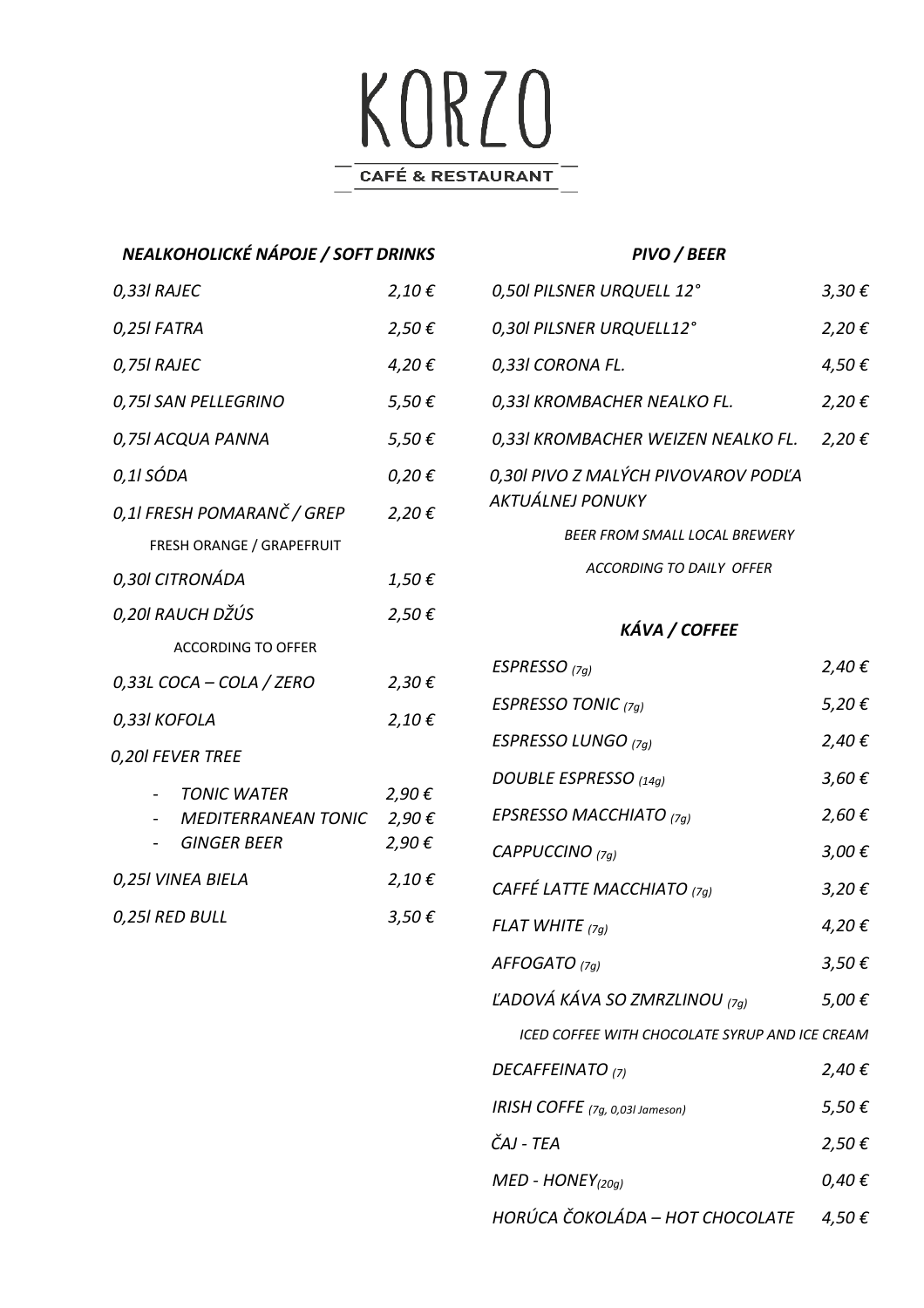

# *GIN & TONIC*

| <b>BEEFEATER PINK GIN &amp; TONIC (0,241)</b>                            | 7,50€  |
|--------------------------------------------------------------------------|--------|
| BEEFEATER PINK GIN, FEVER TREE TONIC, JAHODA, MÄTA                       |        |
| BEEFEATER PINK GIN, FEVER TREE TONIC, STRAWBERRY, MINT                   |        |
| TANQUERAY SEVILLA GIN & TONIC (0,241)                                    | 9,00€  |
| TANQUERAY SEVILLA GIN, FEVER TREE MEDITERRANEAN TONIC, POMARANČ, ŠKORICA |        |
| TANQUERAY SEVILLA GIN, FEVER TREE MEDITERRANEAN TONIC, ORANGE, CINNAMON  |        |
| <b>BOTANIST GIN &amp; TONIC (0,241)</b>                                  | 9,50€  |
| BOTANIST GIN, FEVER TREE TONIC, CITRÓN, ROZMARÍN                         |        |
| BOTANIST GIN, FEVER TREE TONIC, LEMON, ROSEMARY                          |        |
| <b>HENDRICKS GIN &amp; TONIC (0,241)</b>                                 | 9,50€  |
| HENDRICKS GIN, FEVER TREE MEDITERRANEAN TONIC, UHORKA, LUPEŇ RUŽE        |        |
| HENDRICKS GIN, FEVER TREE MEDITERRANEAN TONIC, CUCUMBER, ROSE PETAL      |        |
| $G$ – VINE GIN & TONIC $(0,241)$                                         | 9,50€  |
| G - VINE GIN, FEVER TREE MEDITERRANEAN TONIC, HROZNO                     |        |
| G - VINE GIN, FEVER TREE MEDITERRANEAN TONIC, GRAPES                     |        |
| OPIHR GIN & TONIC (0,241)                                                | 9,50 € |
| OPIHR GIN, FEVER TREE TONIC, ČILI, ROZMARÍN, ZÁZVOR                      |        |
| OPIHR GIN, FEVER TREE TONIC, CHILI, ROSEMARY, GINGER                     |        |
| LONDON NO.1 & TONIC $(0,241)$                                            | 10,50€ |
| LONDON NO.1, FEVER TREE MEDITERRANEAN TONIC, ČUČORIEDKY, TYMIÁN          |        |
| LONDON NO.1, FEVER TREE MEDITERRANEAN TONIC, BLUEBERRIES, THYME          |        |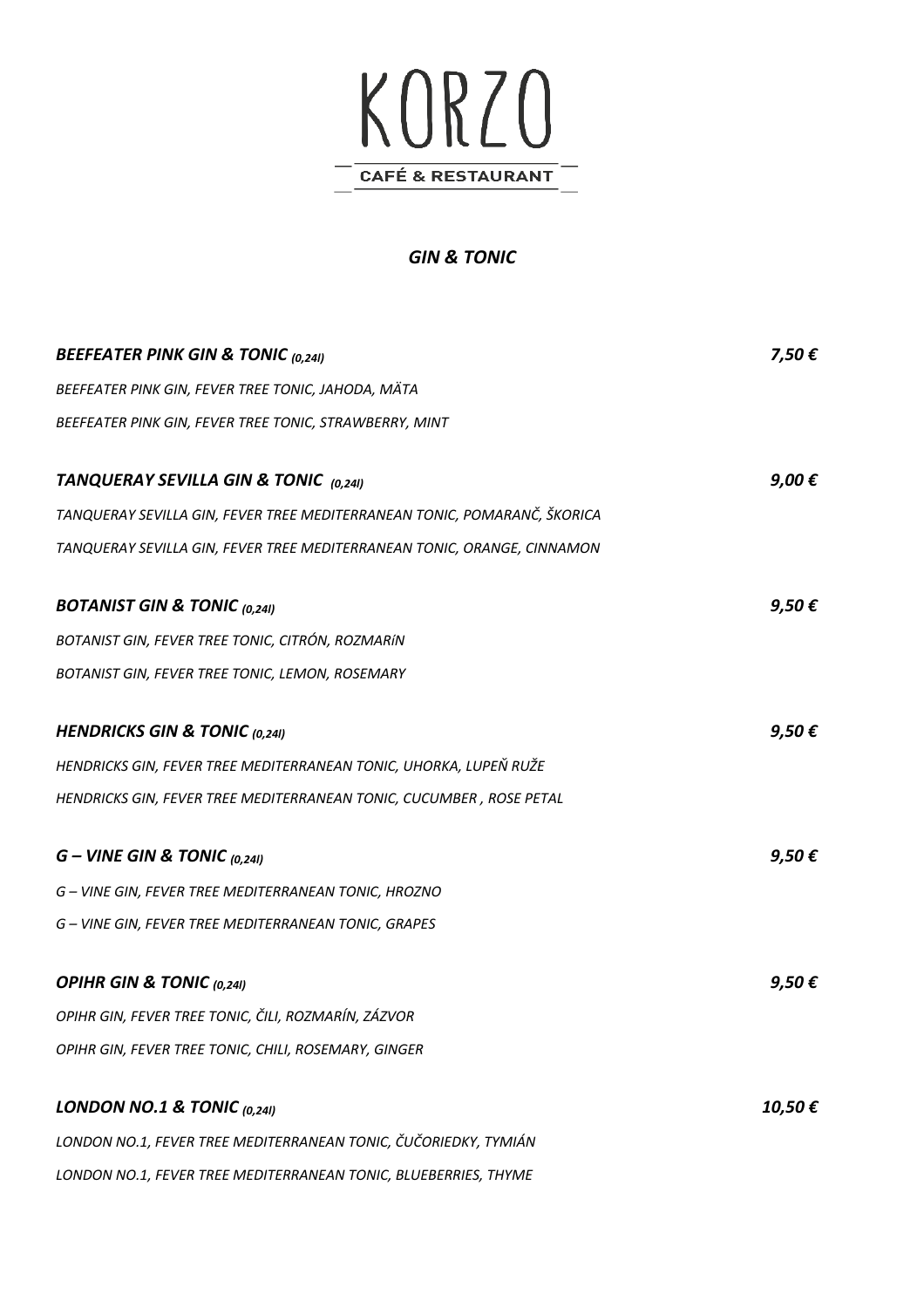

# *KOKTEILY / COCKTAILS*

| <b>BOULEVARDIER</b> (0,081)<br>BULLEIT BOURBON, CARPANO ANTICA FORMULA, CAMPARI                                                                                                | 8,00€                      |
|--------------------------------------------------------------------------------------------------------------------------------------------------------------------------------|----------------------------|
| NEGRONI (0,091)<br>BOMBAY SAPPHIRE GIN, CAMPARI, MARTINI ROSSO                                                                                                                 | 7,00€                      |
| MARGARITA (0,091)<br>OLMECA ALTOS BLANCO, COINTREAU, LIMETOVÁ ŠŤAVA<br>OLMECA ALTOS BLANCO, COINTREAU, FRESH LIME JUICE                                                        | 8,00€                      |
| <b>RHUBARB GIMLET</b> (0,091)<br>GIN LONDON NO.1, REBARBOROVÝ SIRUP, LIMETOVÁ ŠŤAVA<br>GIN LONDON NO.1, RHUBARB SYRUP, FRESH LIME JUICE                                        | 9,00€                      |
| <b>MOSCOWE MULE</b> $(0,261)$<br>RUSKI STANDRT, ZÁZVOROVÉ PIVO, LIMETOVÁ ŠŤAVA<br>RUSKI STANDART, GINGER BEER, FRESH LIME JUICE                                                | 7,00€                      |
| COSMOPOLITAN (0,07)<br>VODKA LEMON, BRUSNICOVÝ DŽÚS, COINTREAU, LIMETOVÁ ŠŤAVA<br>VODKA LEMON, CRANBERRY JUICE, COINTREAU, FRESH LIME JUICE                                    | 7,00€                      |
| SANGRIA (0,51)<br>ČERVENÉ VÍNO, PROSECCO, CAPTAIN MORGAN, CUKROVÝ SIRUP, CITRÓNOVÁ ŠŤAVA, OVOCIE<br>RED VINE, PROSECCO, CAPTAIN MORGAN, SIMPLE SYRUP, FRESH LEMON JUICE, FRUIT | 9,50 €                     |
| HUGO $(0,121)$<br>PROSECCO, BAZOVÝ SYRUP, MÄTA, LIMETA, SÓDA<br>PROSECCO, ELDERFLOWER SYRUP, MINT, LIME, SODA                                                                  | $6,50 \in$                 |
| <b>APEROL SPRITZ</b> (0,181)<br>APEROL, PROSECCO, POMARANČ<br>APEROL, PROESCCO, ORANGE                                                                                         | 7,50€                      |
| <b>DOMÁCE LIMONÁDY / HOME – MADE LIMONADES</b>                                                                                                                                 |                            |
| ĽADOVÝ ČAJ 0,5I / 1,0I<br>ČIERNY ČAJ, LIČI, VANILKOVÝ SIRUP, CITRÓNOVÁ ŠŤAVA / BLACK TEA, LYCHEE, VANILLA SYRUP, FRESH LEMON JUICE                                             | $4,90 \notin /9,50 \notin$ |
| REBARBORA - JAHODA 0,5l / 1,0l<br>RHUBARB - STRAWBERRY 0,51 / 1,01                                                                                                             | 4,90 € / 9,50 €            |
| JAHODA – MÄTA 0,5I / 1,0I<br>STRAWBERRY – MINT 0,5I / 0,10I                                                                                                                    | $4,90 \notin / 9,50 \in$   |
| GREP – BAZALKA 0,5l / 1,0l<br>GRAPEFRUIT - BASIL 0,51 / 0,101                                                                                                                  | 4,90 € / 9,50 €            |
| MANGO – PASSION FRUIT 0,5l / 1,0l<br>MANGO - PASSION FRUIT 0,51 / 0,101                                                                                                        | $4,90 \notin / 9,50 \in$   |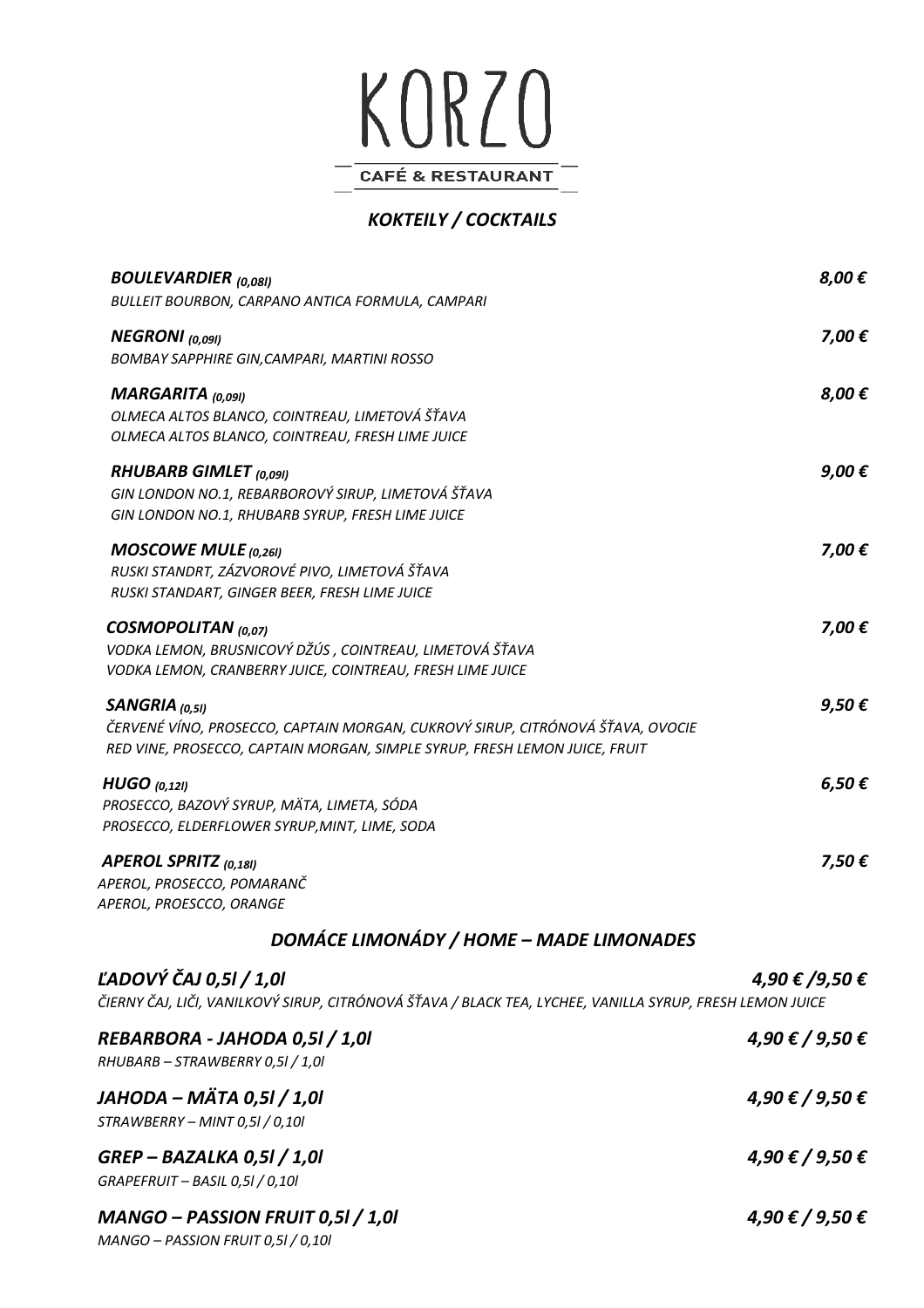

#### *WHISKY & BOURBON 4 cl*

*LIKÉRY / LIQUERS 4 cl*

| JACK DANIEL'S               | 5,50€  |
|-----------------------------|--------|
| JACK DANIEL'S SINGLE BARREL | 9,00 € |
| <b>BULLEIT BOURBON</b>      | 5,50€  |
| <b>MAKER'S MARK</b>         | 6,50€  |
| JAMESON                     | 4,00 € |
| JAMESON BLACK BARREL        | 7,00€  |
| CONNEMARA                   | 6,00 € |
| <b>MONKEY SHOULDER</b>      | 6,00 € |
| CHIVAS REGAL 12Y            | 6,00€  |
| CHIVAS REGAL 18Y            | 9,90 € |
| BRUICHLANDDICH LADDIE       | 10,50€ |
| <b>TALISKER 10Y</b>         | 7,00€  |
| <b>GLENFIDDICH 15Y</b>      | 8,50€  |
| GLENFIDDICH 18Y             | 9,90€  |
| NIKKA COFFEY GRAIN          | 9,90 € |
|                             |        |

*RÉMY MARTIN XO 27,00 €*

| KAHLUA                      | 4,00€  |
|-----------------------------|--------|
| CAMPARI                     | 4,00€  |
| APEROL                      | 4,00€  |
| <b>FERNET/FERNET CITRUS</b> | 4,00€  |
| <i>BECHEROVKA</i>           | 4,00€  |
| RFNTIANNA                   | 4,00€  |
| JAGERMEISTER                | 4,00€  |
| BAILEY'S                    | 4,50 € |
| COINTREAU                   | 5,00 € |

### *VODKA 4cl*

|                                 |                 | <b>KETEL O</b> |
|---------------------------------|-----------------|----------------|
| <b>COGNAC &amp; BRANDY 4 cl</b> |                 | <b>CHOPIN</b>  |
| $K.B.\check{S}$                 | 5,00 $\epsilon$ | <b>GREY GO</b> |
| HENNESSY V.S.                   | $6,50 \in$      | <b>BELUGA</b>  |
| <b>MARTELL V.S.O.P</b>          | 7,50 $\epsilon$ | <b>CYTRYN</b>  |
| COURVOISIER V.S.O.P.            | 8,00 €          |                |

| RUSSIAN STANDART PLATINUM | 4,50 €          |
|---------------------------|-----------------|
| KETEL ONE VODKA           | 5,00 $\epsilon$ |
| CHOPIN VODKA              | 6,00 €          |
| <i><b>GREY GOOSE</b></i>  | 6,50 €          |
| BELUGA GOLD LINE          | 24,00€          |
| CYTRYNÓVKA VODKA          | 4.00 €          |